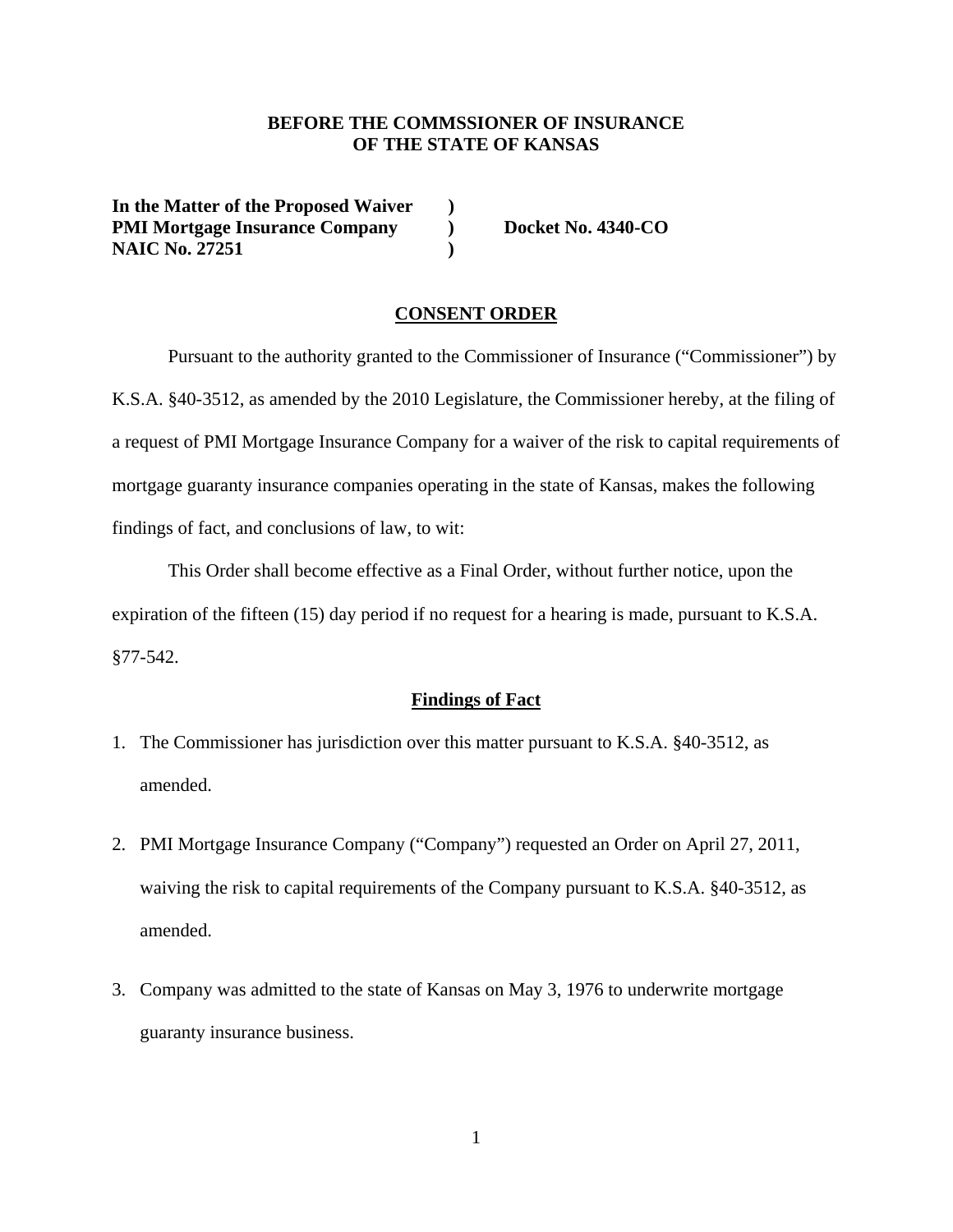- 4. Company is one of twenty-three companies authorized to write mortgage guaranty insurance coverage insurance as of the date of this Order, of which six of these companies wrote over 95% of the direct premiums in the state of Kansas as of December 31, 2010.
- 5. Company wrote eight percent (8%) of the direct premiums of mortgage guaranty insurance business in the state of Kansas for the year ending December 31, 2010.
- 6. Company has stated it may exceed the maximum risk to capital ratio and would not be able to continue writing mortgage guaranty insurance in the state of Kansas.

#### **Conclusions of Law**

Based on the Findings of Fact enumerated above in Paragraphs #1 through #6:

#### **IT IS THEREFORE ORDERED BY THE COMMISSIONER OF INSURANCE:**

A waiver of the risk to capital requirements is hereby granted at the request of the Company as provided for in K.S.A. §40-3512, which states in part: "...*Upon the request of a mortgage guaranty insurance company, the commissioner may waive the requirements in this section for such time and under such conditions as the commissioner may order, except that no such waiver shall exceed two years*."

- 1. The Commissioner approves the waiver request of Company for the period July 1, 2011 until December 31, 2011, subject to the following stipulations:
	- A. That the Company provides the Commissioner, on a quarterly basis, a report showing the risk to capital ratio, pursuant to K.S.A. §40-3512, as amended, for each mortgage insurance company and on a consolidated basis for all mortgage guaranty companies which are part of the holding company system defined in K.S.A. §40-3302.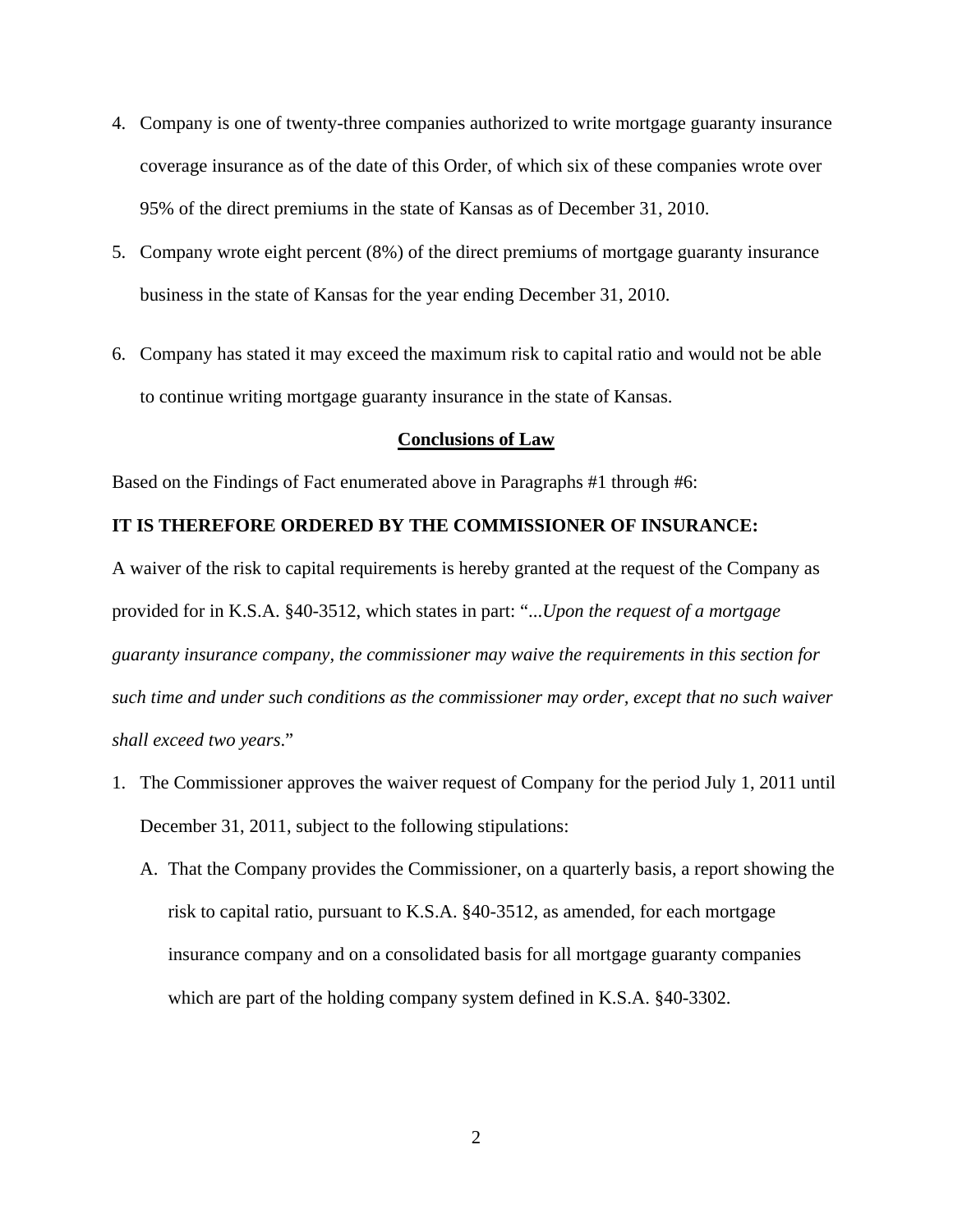- B. That the Company provide the Commissioner *pro-forma* financial projections of direct premiums written, admitted assets, total liabilities and capital and surplus along with cash flow projections for each quarter through December 31, 2011.
- C. That the Company provides the Commissioner notification of any regulatory actions taken against the Company and affiliates.
- D. That the Company provides the Commissioner notification of any rating agency actions taken of the Company and affiliates.
- 2. The Commissioner retains jurisdiction over this matter to issue any and all further Orders deemed appropriate or to take such further action as necessary to dispose of this matter.

#### **NOTICE OF RIGHTS**

Company is entitled to a hearing pursuant to K.S.A. §77-537, the Kansas Administrative

Procedure Act. If Respondent desires a hearing, the Respondent must file a written request for a hearing with:

Zachary J.C. Anshutz, General Counsel Kansas Insurance Department 420 S.W. 9th Street Topeka, Kansas 66612

This request must be filed within fifteen (15) days from the date of service of this Order. If Respondent requests a hearing, the Kansas Insurance Department will notify the Respondent of the time and place of the hearing and information on the procedures, right of representation, and other rights of parties relating to the conduct of the hearing, before commencement of the same. If a hearing is not requested in the time and manner stated above, this Summary Order shall become effective as a Final Order upon the expiration of time for requesting a hearing, pursuant to K.S.A. §77-613. In the event Respondent files a petition for judicial review, pursuant to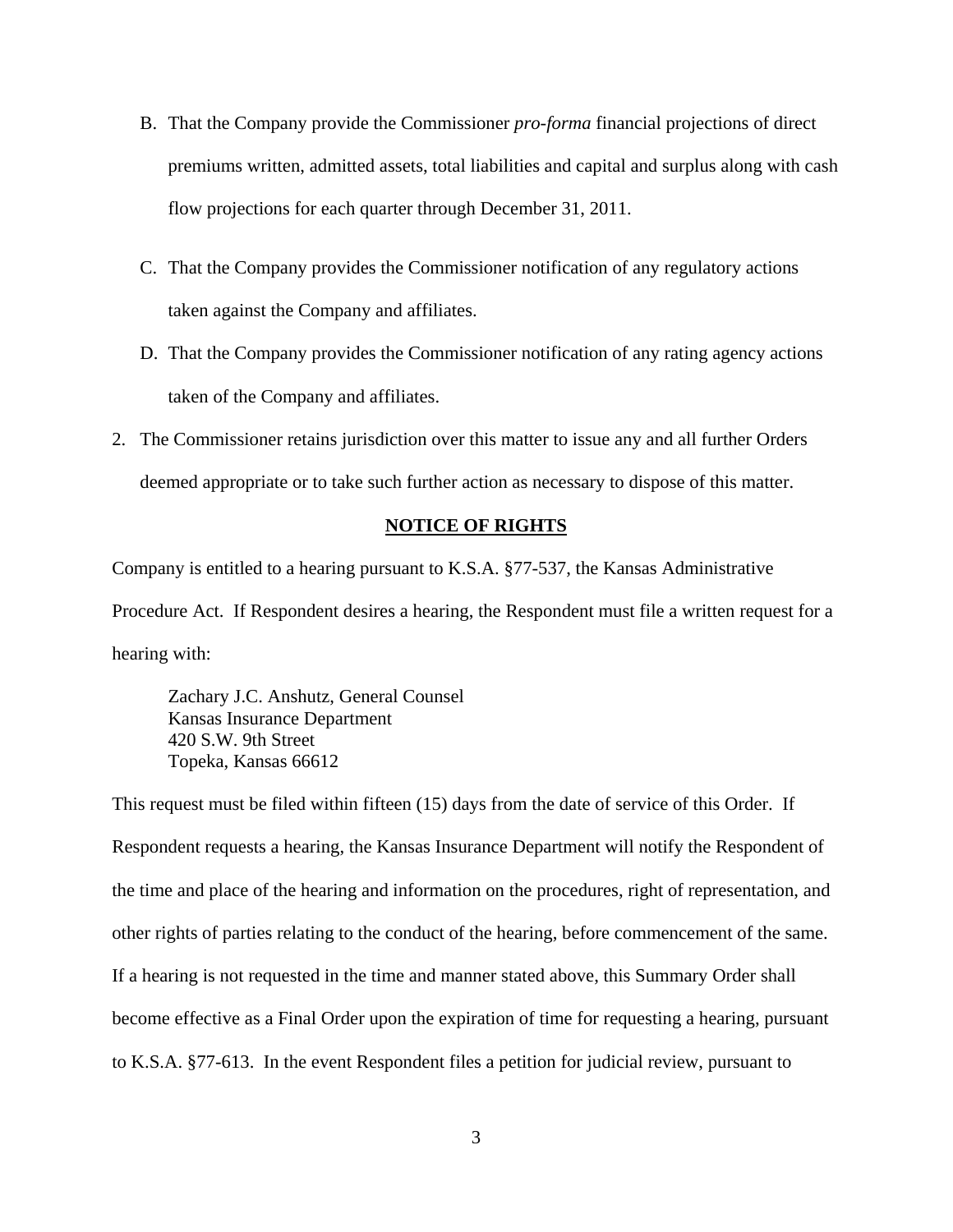K.S.A. §77-613(e), the agency officer to be served on behalf of the Kansas Insurance

Department is:

Zachary J. C. Anshutz, General Counsel Kansas Insurance Department 420 S.W. 9th Street Topeka, Kansas 66612

# **IT IS SO ORDERED THIS \_\_\_14th\_\_\_\_ DAY OF JULY, 2011, IN THE CITY OF**

# **TOPEKA, COUNTY OF SHAWNEE, STATE OF KANSAS.**



DEPARTMENT WENT CREATED BY

Sandy Praeger

Commissioner of Insurance

\_/s/ Zachary J.C. Anshutz\_\_\_\_\_\_\_\_\_\_\_\_

Zachary J. C. Anshutz

General Counsel

### **Stipulation**

The undersigned agrees to the above recitations and facts as well as the Conclusions of Law and the actions of the Commissioner.

\_/s/ Christopher G. Brunetti\_\_\_\_\_\_\_\_\_\_ Christopher G. Brunetti Deputy General Counsel PMI Mortgage Insurance Company